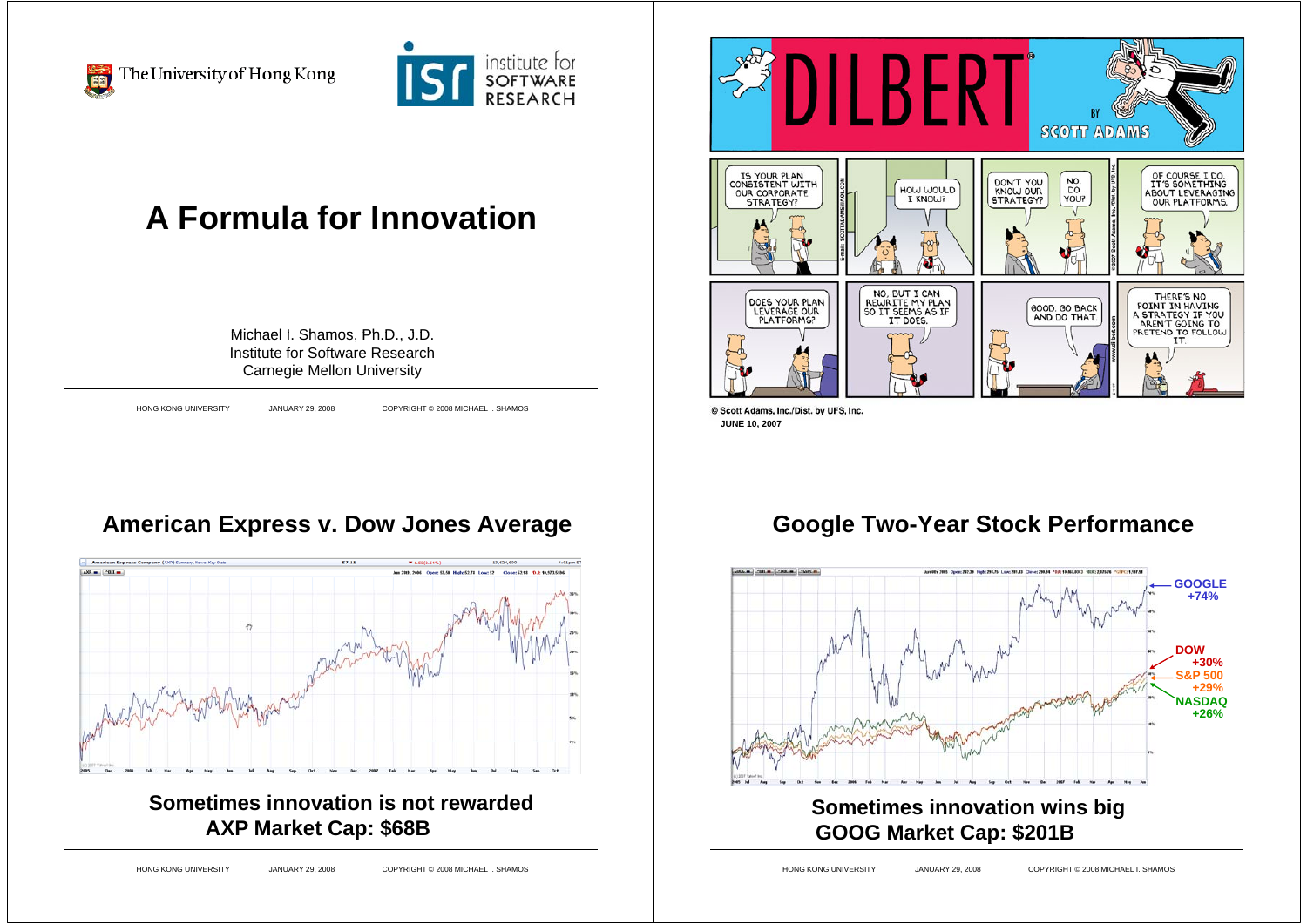#### **Eastman Kodak 2000–2005**.<br>FASTMAN KODAK CO as of 15-Ann-2005 **Are innovationDOW-JONESand stock price KODAKconnected?** $Jan05$  $Jan<sub>01</sub>$ Copyright 2005 Yahoo! Inc. http://finance.uahoo.com/ • **DOW DOWN ~ 3%KODAK DROPPED FROM**• **KODAK DOWN ~ 50%DOW AFTER 74 YEARS**HONG KONG UNIVERSITY JANUARY 29, 2008 COPYRIGHT © 2008 MICHAEL I. SHAMOS HONG KONG UNIVERSITY JANUARY 29, 2008 COPYRIGHT © 2008 MICHAEL I. SHAMOS







**Death from Failure to Innovate**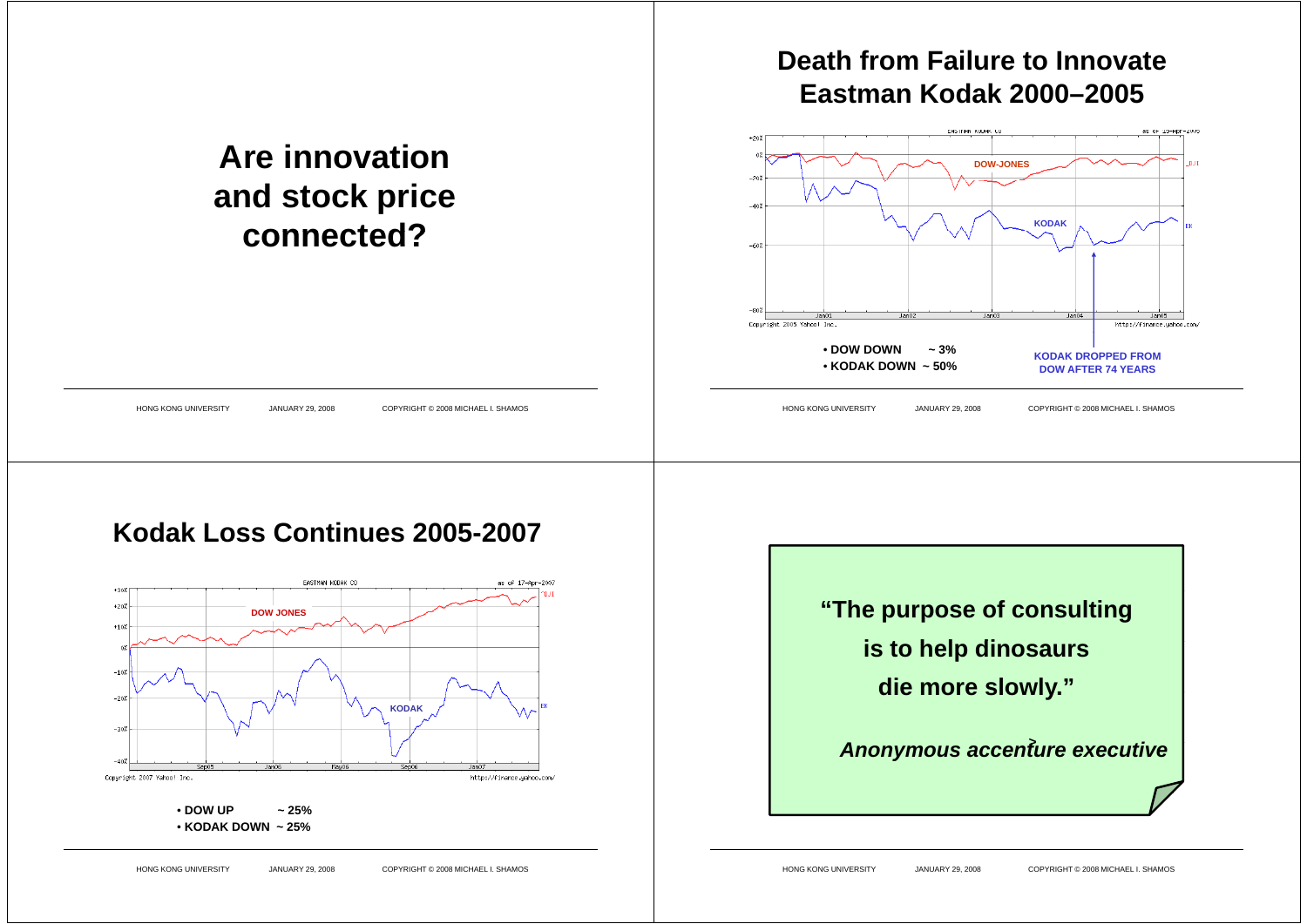#### 1985: Motorola en 1985: Motorola en 1985 77 satellites to provide global phone service to **Sometimes** Element 77 in the periodic table is in the periodic table in the periodic table is in the periodic table in the  $1991:$  Motors established Iridium separately in the  $1991:$ **innovations**  $\frac{1}{\sqrt{2}}$  $\begin{bmatrix} 1 & 1 \\ 1 & 1 \end{bmatrix}$ **die fast**  $1998.$  Service begins.  $1998.$  per minutes.  $1998.$  Disaster obvious by p A ril 1999 CEO quits before first part of the first part of the first part of the first part of the first part of the first Bankruptcy filed Friday, August 13, 1999 13, Assets sold for \$25M HONG KONG UNIVERSITY JANUARY 29, 2008 COPYRIGHT © 2008 MICHAEL I. SHAMOS **Death Rate for S&P 500 Companies** 110 100 Lifetimes shortening because: 90 **1.** Shortened technology cycles **What is innovation?n Yea** 2. Emphasis on short-term gains 70 60 **etime i** 50 40 30 **Lif** 20  $10$  $0 -$ 1928 1938 1948 1958 1968 1978 1988 1998 2008 2018 **Year From** *Creative Destruction* **by Foster and Kaplan** HONG KONG UNIVERSITY JANUARY 29, 2008 COPYRIGHT © 2008 MICHAEL I. SHAMOS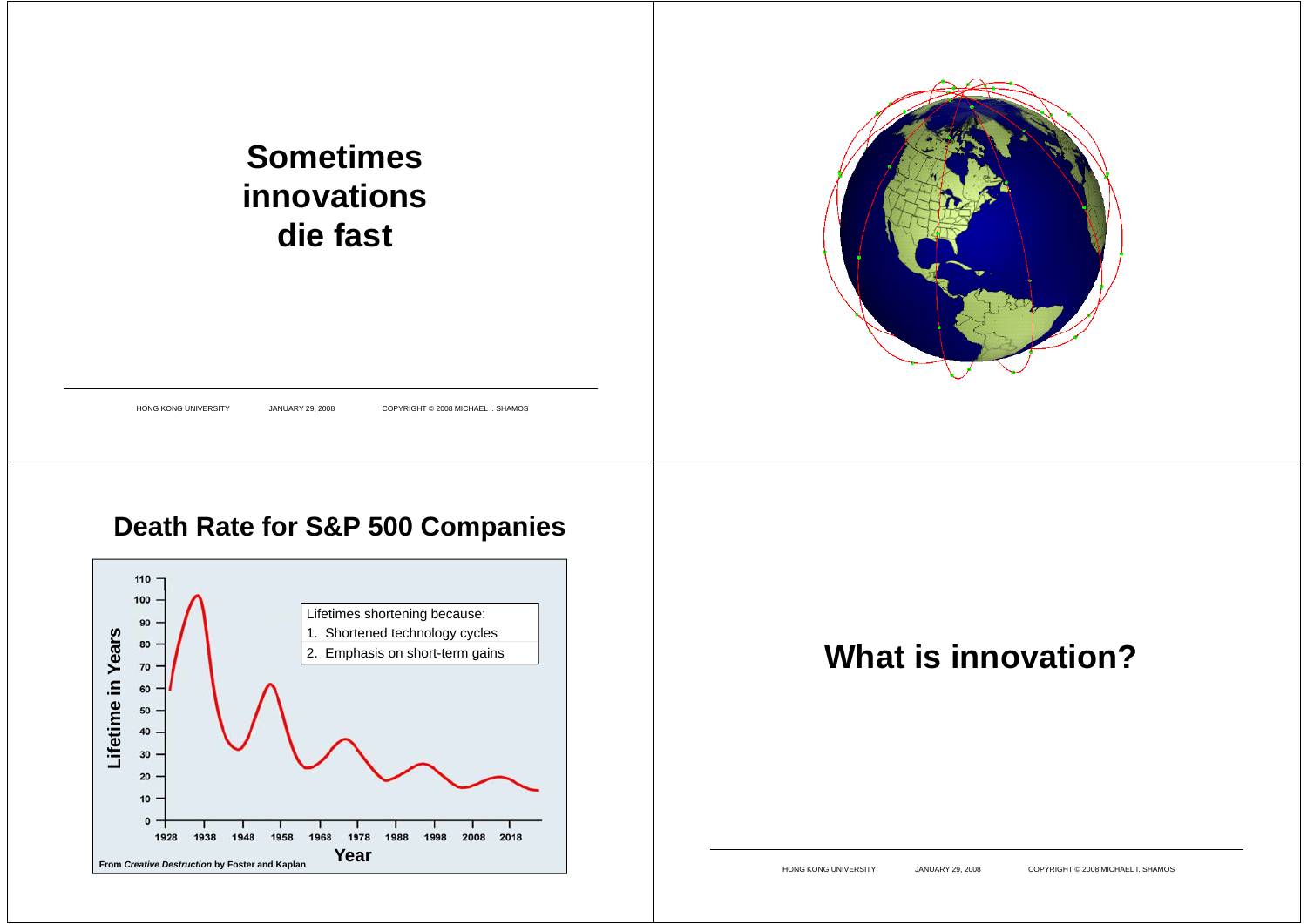#### **What is Innovation?**

One of the most overused words in the business lexicon.

- Over 125 million "innovation" pages on **Google**
- Over 187 000 books returned by 187,000 Amazon.com for 'Innovation'

"Innovation" is used for everything from incremental improvements to fundamental, society-changing creations.

… it is customers and clients – not innovators – who determine how great ideas become successful innovations... nothing happens until something gets bought ….

#### **Michael Schrage – Harvard Business School**

HONG KONG UNIVERSITY JANUARY 29, 2008 COPYRIGHT © 2008 MICHAEL I. SHAMOS

**SOURCE: INNOVO**

#### **Most Innovation Talksare Not Innovative**

- To prepare, I examined about 100 innovation presentations
- Highly repetitive
- Offered advice easier said than done
	- "Encourage entrepreneurial thinking"
- Message often not clear

HONG KONG UNIVERSITY JANUARY 29, 2008 COPYRIGHT © 2008 MICHAEL I. SHAMOS

## **Innovation Talks**

**Does this have any meaning at all?**

**Rand Blazer was fired the same year as his innovation talk (2004). BearingPoint stock was down 50% since its IPO in 2001 its 2001.**

**The stock is still down 50% today. It hasn't moved in 3 years hasn t years.**

## **Summary of 100 Innovation Talks (on one slide)**

- Promote and reward innovation
- Empower creative thinking
- Be open to new ideas; don't dump on other people's
- Let employees spend time innovating
- $\bullet$ Encourage entrepreneurial thinking
- $\bullet$ Institute a "process" for innovating
- Listen to your customers for product ideas
- Get lots of patents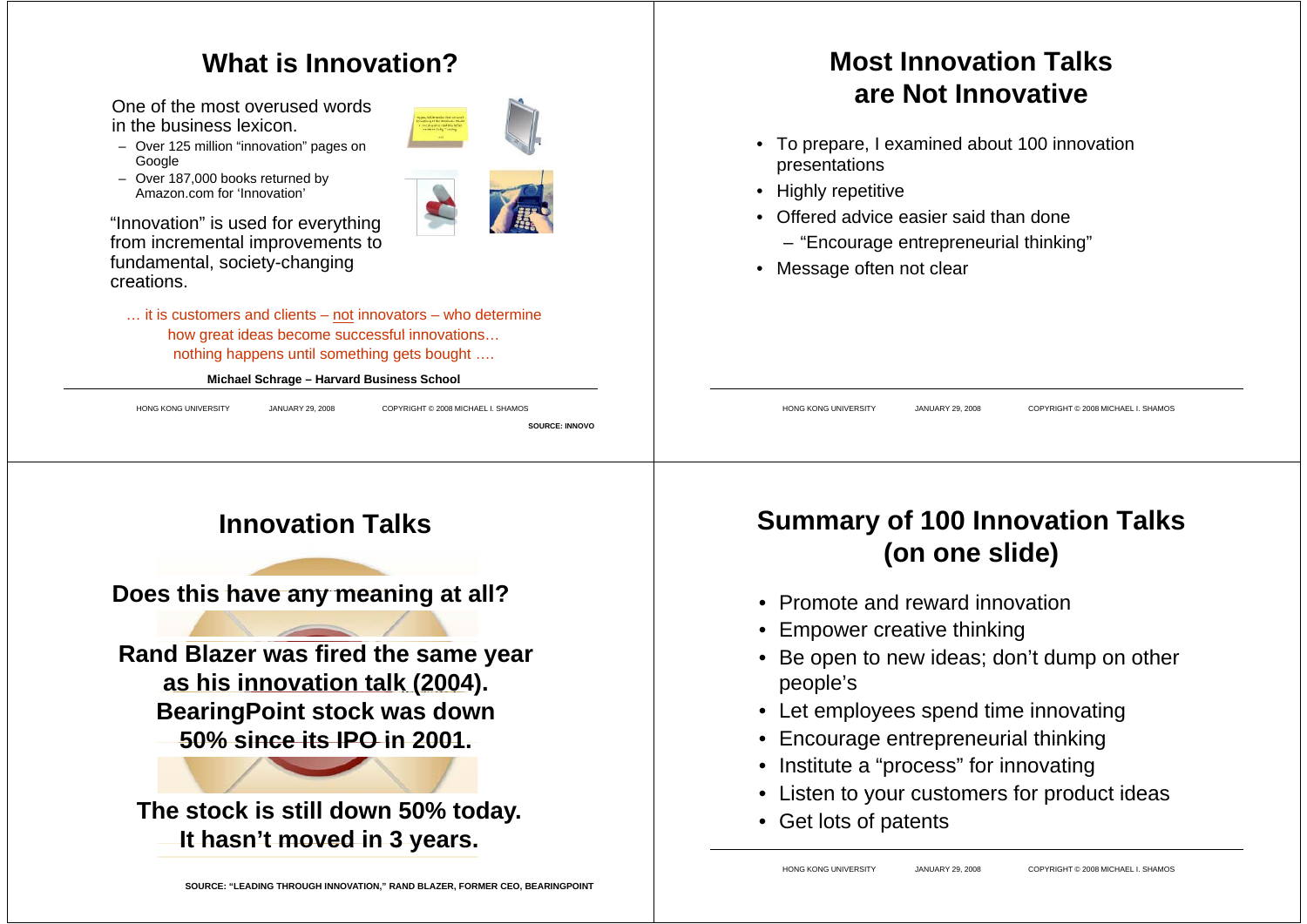#### **Innovation is Darwinian**

- **Self-replication/Inheritance**:
	- –Entities must be able to reproduce; offspring inherit traits of their parents.
- **Variation**:
	- –Must be a range of different traits in the entities, and a mechanism for introducing new variations into the population (mutation = innovation).
- **Se ect o l i n**:
	- –Inherited traits must affect the ability of the entities to reproduce themselves, e.g. by survival or ability to produce offspring.

#### **These are the prerequisites for evolution p q**

HONG KONG UNIVERSITY JANUARY 29, 2008 COPYRIGHT © 2008 MICHAEL I. SHAMOS

## **Darwinian Innovation**

#### **Darwin says to innovate you must:**

- Generate mutations
	- Some are minor ("improvements")
	- Some are deliberate ("developments")
	- Some are lucky ("discoveries")
	- Some are radical ("innovations")
- Recognize which ones will succeed
	- In nature, some species are losers
		- Can't let the company be one of those!
	- Monitor innovation for success
- Like Nature, it's a numbers game
- Good recognition helps reduce the numbers

HONG KONG UNIVERSITY JANUARY 29, 2008 COPYRIGHT © 2008 MICHAEL I. SHAMOS

# **Types of Mutation**

| <b>Mutation</b>           | <b>Example</b>                                                                                    |
|---------------------------|---------------------------------------------------------------------------------------------------|
| <b>Product Innovation</b> | New or improved product                                                                           |
| Process Innovation        | New or improved production process                                                                |
| Organizational Innovation | New organizational arrangement: a<br>new venture division, a new internal<br>communication system |
| Management Innovation     | New managerial practice: TQM, BPR<br>(business process re-engineering)                            |
| Marketing Innovation      | New marketing practices: New<br>financing arrangement, new sales<br>approach                      |
| Service Innovation        | New service concepts: online financial<br>services                                                |

#### **Outcomes of Innovation**



**Waste: Innovation projects that** *even when they succeed* **fail to create sustainable competitive advantage**

**SOURCE: TCG ADVISORS**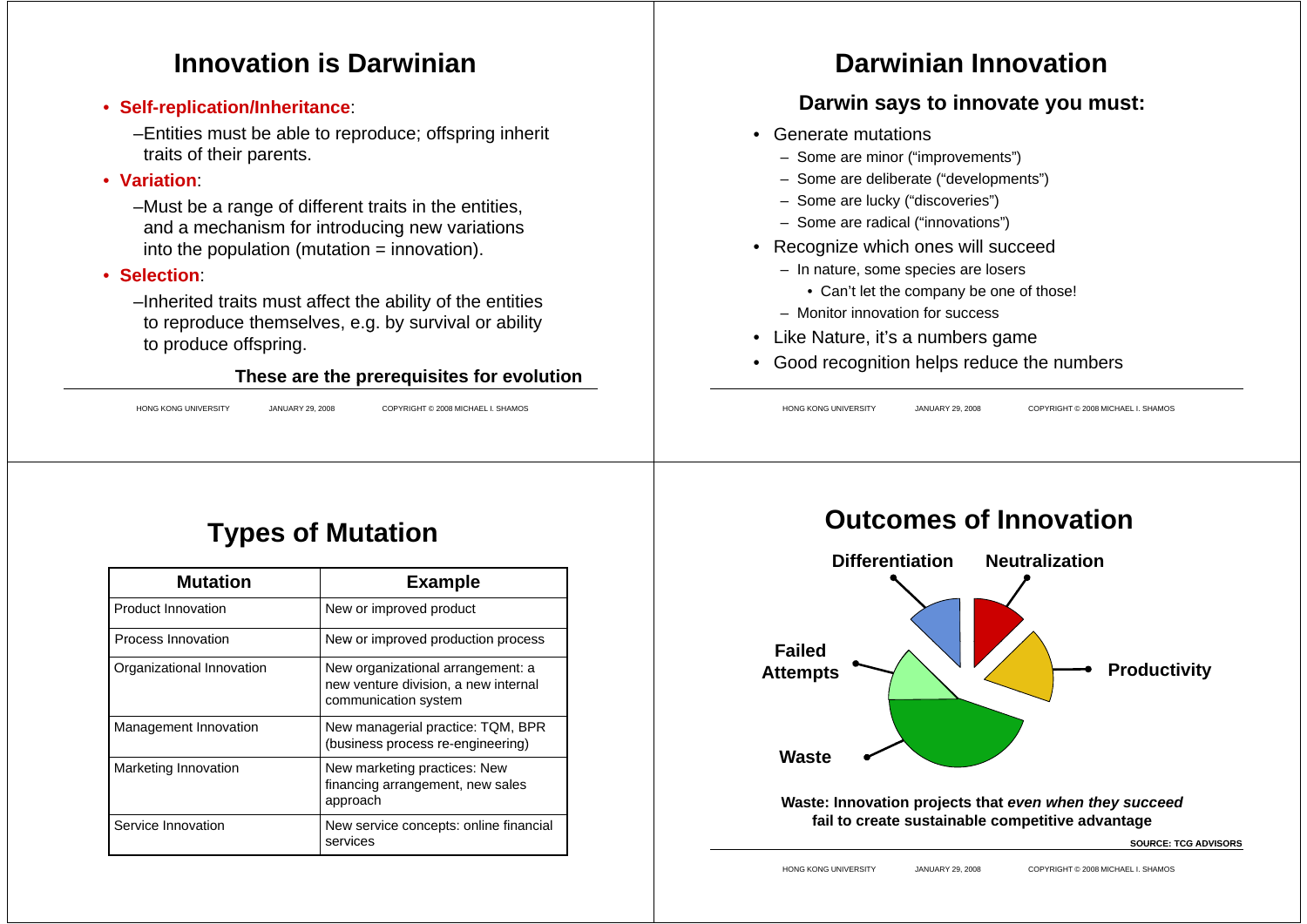#### **Why Companies Fail**

- Kodak: no innovation. No company left.
- Iridium: BAD evaluation function. No company left.

#### **Why Companies Succeed**

- HP: lots of innovation. Great company left.
- Procter & Gamble: GOOD evaluation function.
	- Beat Dow over 35 years 3500% to 1700%
	- Great company left.

#### **Does t e st o e the First Mover Win?**

• Apple

• Sony • Pampers

• Xerox

• Amazon

• Intel

• Miller Lite• Gillette• Coca-Cola

• Common Answers •

 Correct Answers • MITS (Altair)

Piels Trommer's (1961)

•

•

•

•

•

•Intel

 3M•IBM

• Books.com<br>• Lycos Lycos

•

Ampex

J&J (1949)

Star (1875)

• Vernor's (1896)<br>• 3M

- Personal computers
- •Video recorders
- •Disposable diapers
- •Light beer
- •Safety razors
- •Soft drinks
- •Copiers
- •Word processing software • WordPerfect

- Online bookseller • Amazon Books.com •
- Commercial search engine Google
- •Microprocessor

#### **Sometimes. But he might just cause spillover.**

| HONG KONG UNIVERSITY<br>JANUARY 29, 2008<br>COPYRIGHT © 2008 MICHAEL I. SHAMOS                                        | <b>SOURCE: PETER GOLDER</b><br><b>HONG KONG UNIVERSITY</b><br>JANUARY 29, 2008<br>COPYRIGHT © 2008 MICHAEL I. SHAMOS                                                                                                                                                   |
|-----------------------------------------------------------------------------------------------------------------------|------------------------------------------------------------------------------------------------------------------------------------------------------------------------------------------------------------------------------------------------------------------------|
| <b>Pioneers in 66 Markets</b>                                                                                         | <b>What Happens When "Innovative"</b><br><b>Public Companies Innovate?</b>                                                                                                                                                                                             |
| 64%<br>• Failure rate<br>• Market share<br>6%<br>9%<br>• Market leadership<br>• Median years of leadership<br>5 years | • In the past 5 years the Dow has gained 42%<br>• Apple (+1000%)<br>• CEMEX $(+175%)$<br>• Coca-Cola (DOWN 3%)<br>• Dell $(+4%)$<br>• $e$ Bay $(+130%)$<br>• Intel (DOWN 20%)<br>• Merck (DOWN 5%)<br>• Motorola (+20%)<br>• NetFlix (+190%)<br>p (eliabtly below Dow) |
| • Since 1974, current leaders have entered 5<br>years after pioneers<br>SOURCE: PETER GOLDER                          |                                                                                                                                                                                                                                                                        |

- Median years of leadership **5** years
- Since 1974, current leaders have entered 5 years after pioneers

**SOURCE: PETER GOLDER**

P i **(slightly below Dow)** • Pepsico

#### **ALL LISTED IN "101 INNOVATION BREAKTHROUGHS"**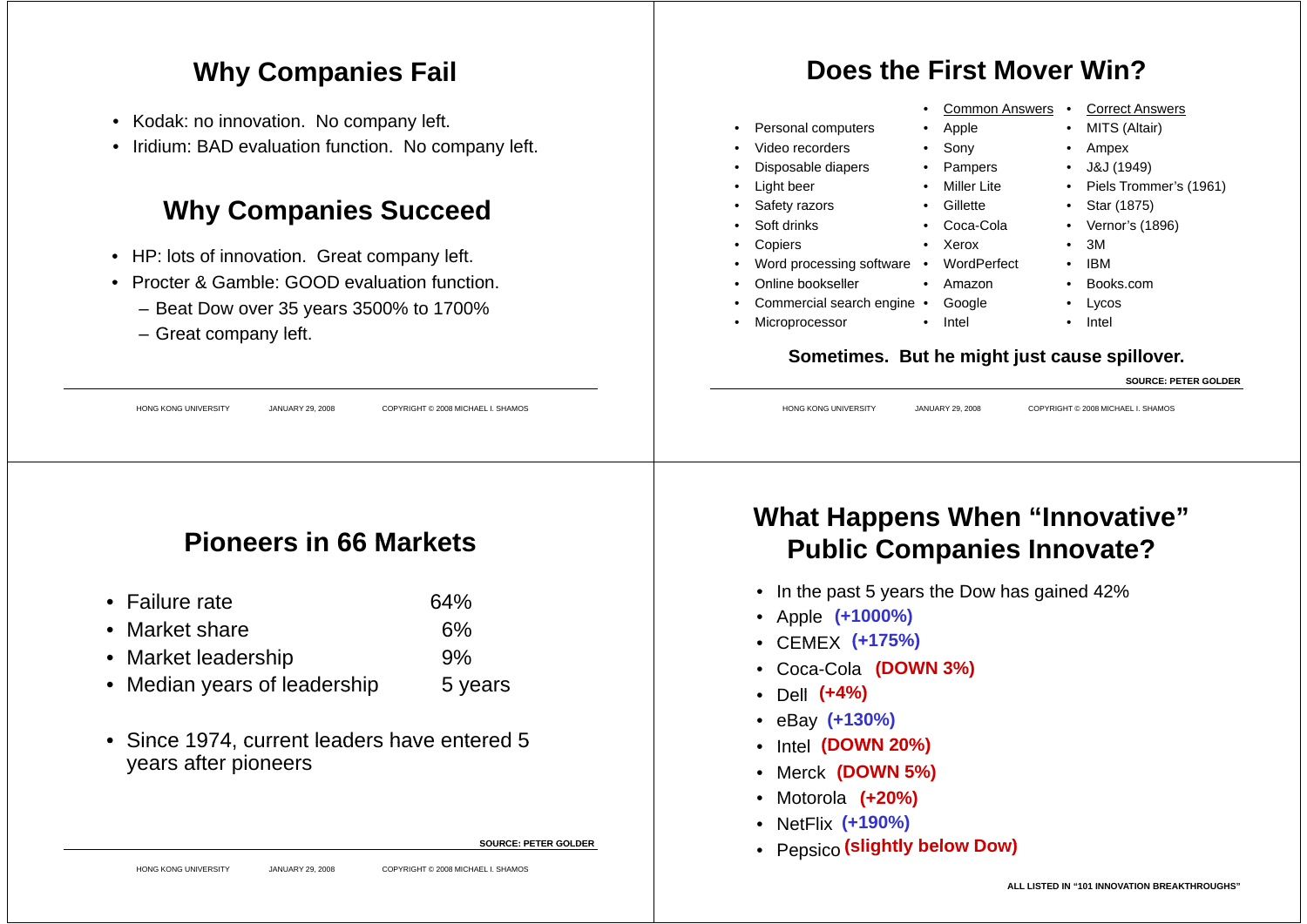## **What Happens When "Innovative" Public Companies Innovate?**

- Pfizer **(DOWN 20%)**
- •PNC Financial Services **(tracked Dow)**
- •**Procter & Gamble (tracked Dow)** 'acked Dow)<br>(+2000%)
- •Research In Motion (+2000%)
- •
- Sirius Satellite Radio **( O %) (D OWN 20%)(DOWN 10%)** •Southwest Airlines (DOWN 10%)
- •Starbucks **(+150%)**
- •Teva Pharma**(+130%)**
- •3M**(tracked Dow)**
- TiVo**(tracked Dow)**

**ALL LISTED IN "101 INNOVATION BREAKTHROUGHS" 101 BREAKTHROUGHS**

HONG KONG UNIVERSITY JANUARY 29, 2008 COPYRIGHT © 2008 MICHAEL I. SHAMOS

#### **What Happens When Public Companies Innovate?**

- Note: the losers range from –20% to +20%
- Winners range from +130% to +2000%
- When they beat the Dow, they beat it by a <u>lot</u>
- Very little connection between a reputation for innovativeness and stock price
- Possible confusion over what is "innovative"
- •Innovativeness and longevity are related
- You have to be innovative just to match the Dow

HONG KONG UNIVERSITY JANUARY 29, 2008 COPYRIGHT © 2008 MICHAEL I. SHAMOS

# зм

## **Innovation at3M at o**

- Technical people encouraged to develop their own ideas in environment of innovation and creativity
- Cor porate Innovation Council
- Failure an accepted and essential part of progress
- 3M is open, informal, and on a first-name basis
- 3M has grown mostly through evolutionary spin-off
- Diversified technology base a strength & a challenge
- "Synergy is one of our greatest strengths"
- Technology exchange <sup>a</sup> essential part of success
- Requires 30% of sales each year in new products

#### HONG KONG UNIVERSITY JANUARY 29, 2008 COPYRIGHT © 2008 MICHAEL I. SHAMOS

**SOURCE: GEOFF NICHOLSON, 3M**

## **3M 37-Year Stock Performance**

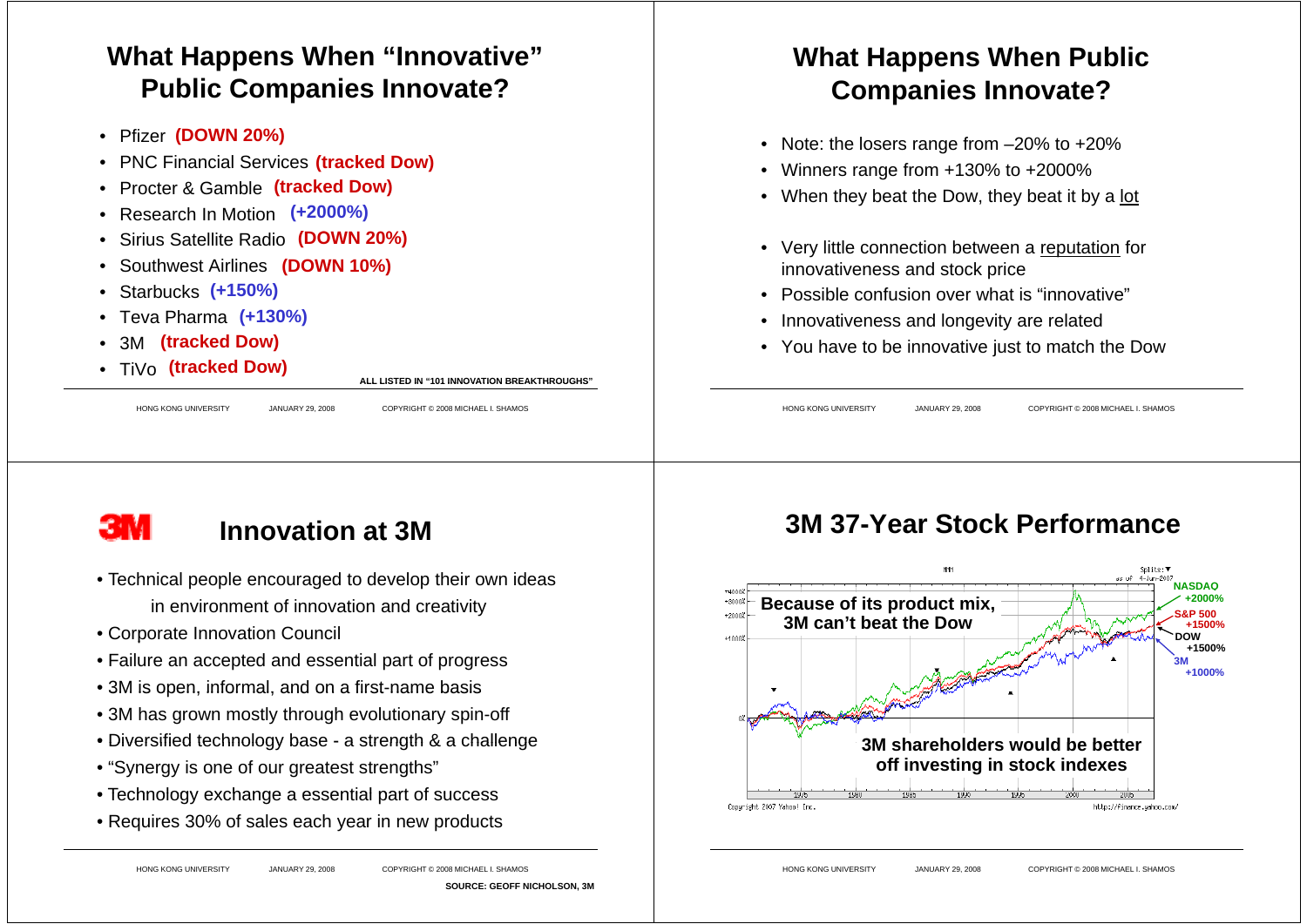## **Starbucks Innovations(All mutant – very Darwin)**

• Differentiated business concept



- Expensive coffee in a social environment, Internet, music
- Contrarian real estate strategy: clustering
- Partnerships
	- Barnes & Noble, Pepsi
- Almost no advertising (1% of revenue, 3% of profit)
	- At Verizon, it's 2.5% of revenue, 37% of profit
- Mine the wallet
	- Diverse products
	- Internet increases time-in-store, more coffee

## **How Does Google Innovate?**

- 20% time: 1 day a week free to innovate
- Brainstorming every 6 weeks with 100 engineers – 6 concepts pitched for 10 minutes each
- Big Think
- Ideas that can have major impact
- Googlettes: internal, baby Googles
	- Google understands its toughest competition may come from within
- Collaborative tools
- Research lab on Carnegie Mellon Campus: 150 employees
- Innovation by acquisition

HONG KONG UNIVERSITY JANUARY 29, 2008 COPYRIGHT © 2008 MICHAEL I. SHAMOS



## **Population in Developed Countries**



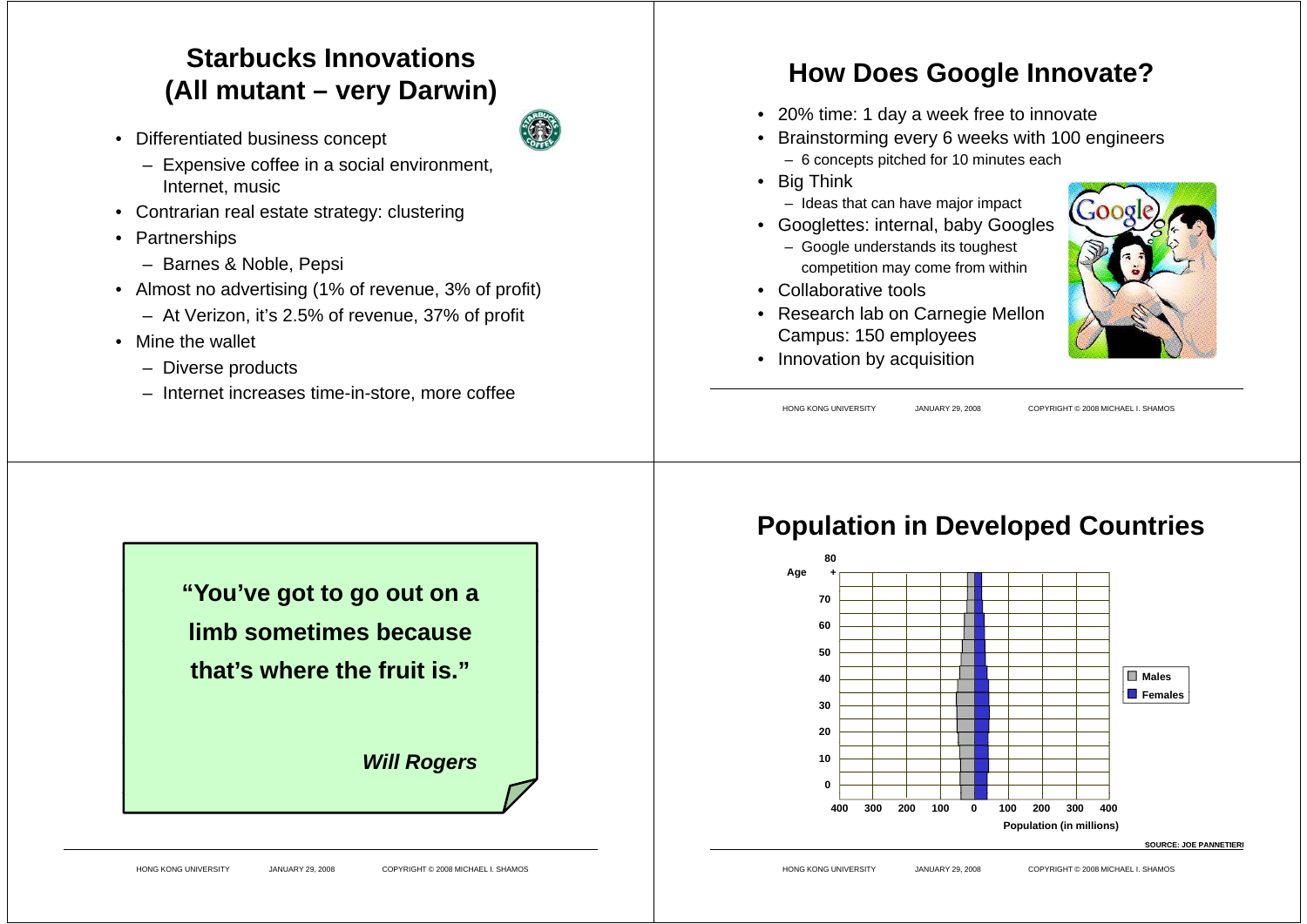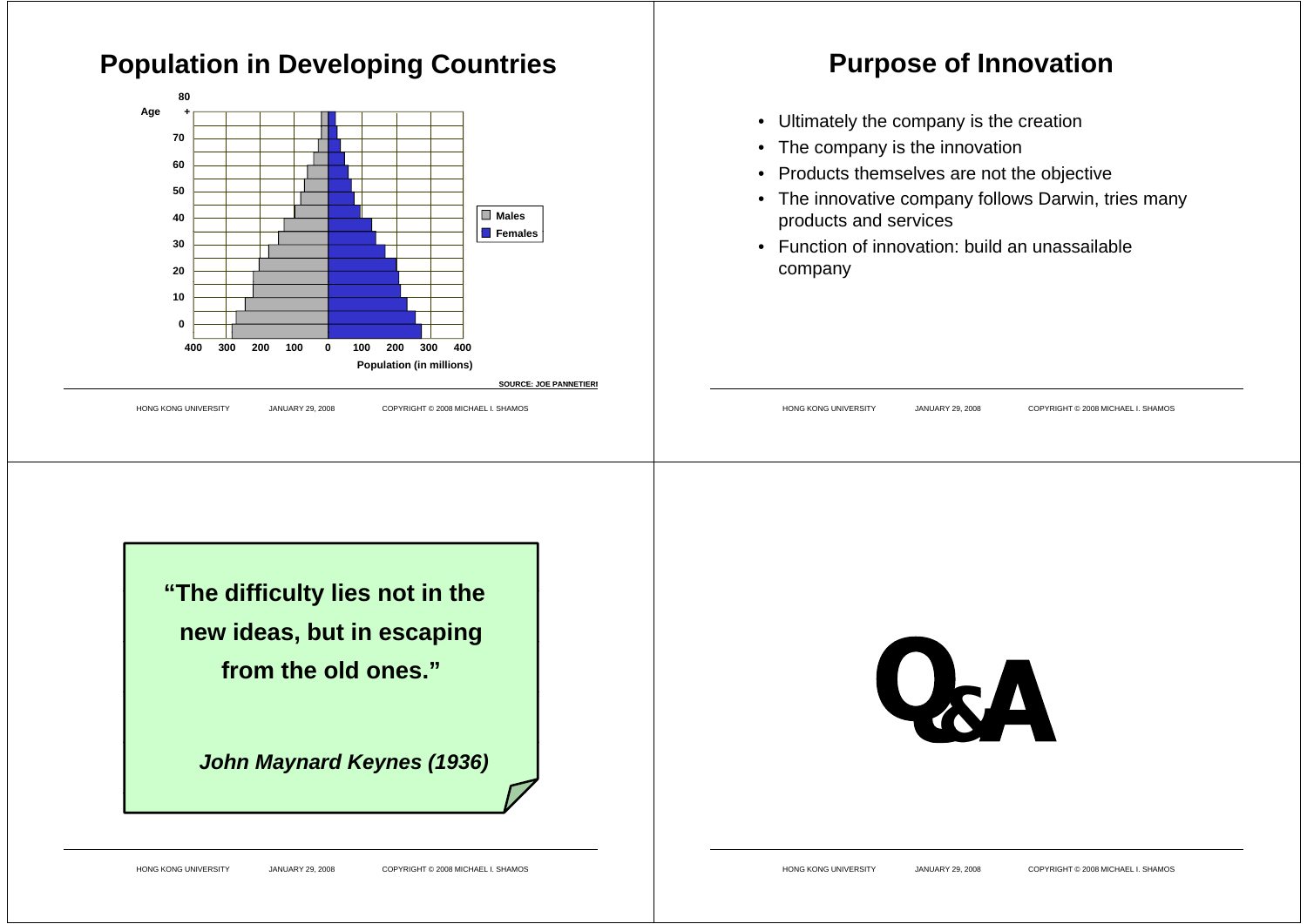



#### **The Bubble Expanded WEBMETHODSIPO 2/00 NASDAQ PEAK 3/00WEBVAN IPO 11/99 ETOYS IPO 5/99 b**  $\left| \int_{0}^{1} \right| \int_{0}^{1} \sqrt{1}$  **ETOYS BKRPT 3/01 BOO.COM BKRPT 5/00INTEGRATED WEB BROWSER6/98EBAY IPO5/98SEPT. 11, 2001 WEBVAN BKRPT 7/01 GOVERNMENT INTERNET SPONSORSHIPENDS 5/95AMAZON IPO5/97NORMALBLODGET AMAZON PREDICTION 12/98 PAINE WEBBER QUALCOMMPREDICTION 12/99**

#### **NASDAQ 9-YR CHARTNASDAQ9 YR**

2000

**GROWTH**

HONG KONG UNIVERSITY JANUARY 29, 2008 COPYRIGHT © 2008 MICHAEL I. SHAMOS

1995